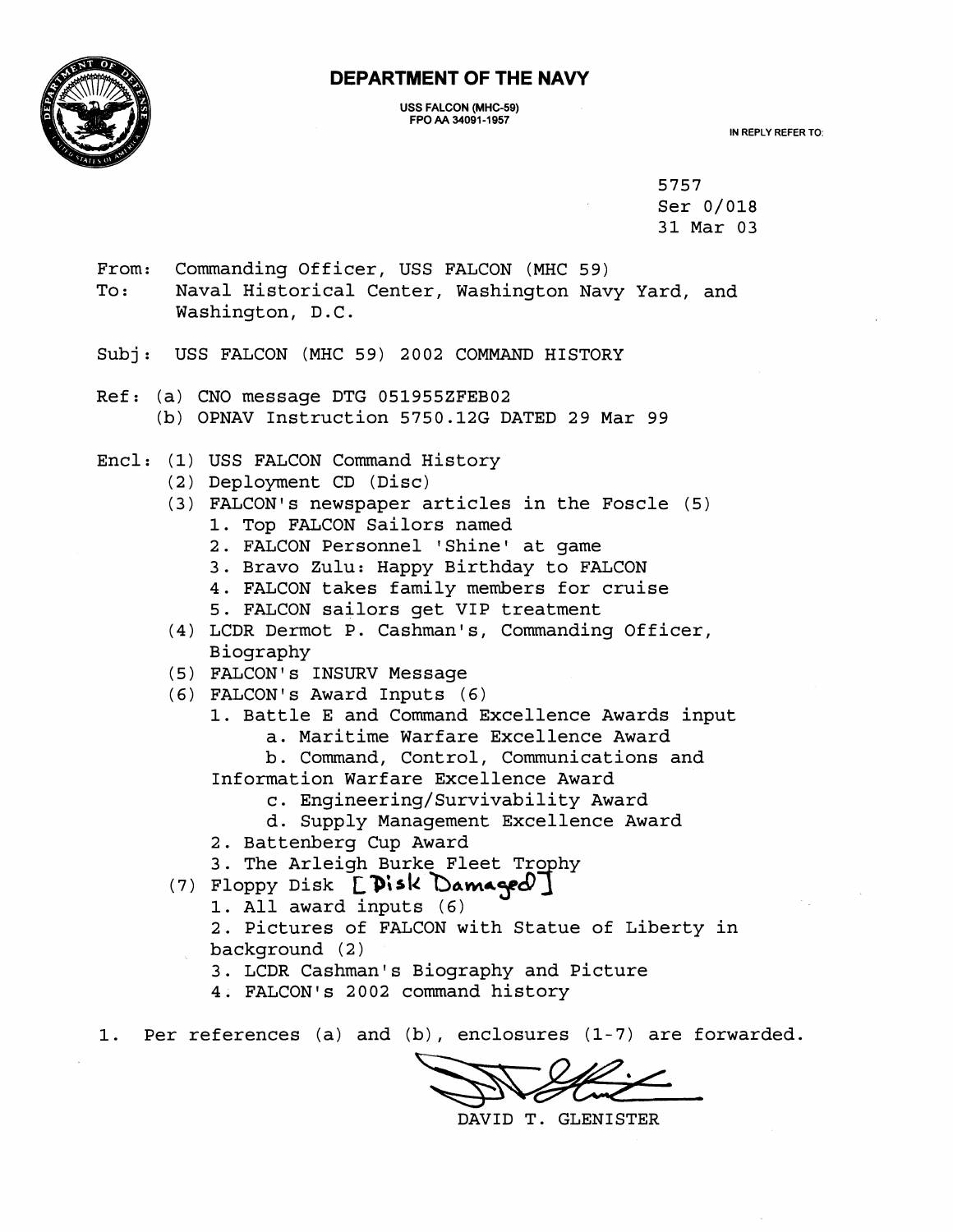# USS FALCON COMMAND HISTORY 2002

# **Command Composition and Organization Title:** USS FALCON (MHC 59) **Unit Identification Code:** 22151 **Commanding Officer:** Lieutenant Commander Dermot P. Cashman, USN **Mission:** To conduct sustained mine countermeasures operations at sea, in both the littoral and high seas, in support of operational tasking and national objectives. To consistently maintain the highest states of personnel and material combat readiness in order to meet all tasking on short notice. Be prepared to work closely with United States and allied Mine Warfare Forces to provide a potent, survivable and dependable mine countermeasures capability worldwide. **Immediate Senior in Command:** Captain R. **K.** Young (Jan02- Jun02), USN, and Captain B. F. Dagnall (Jun02-Dec02), USN, Commander, Mine Countermeasures Squadron ONE

**Homeport:** Ingleside, Texas

### 2. **Chronology**

#### **January**

| $01 - 13$ | Holiday Leave, Standdown and Upkeep  |
|-----------|--------------------------------------|
| 14        | Fast cruise                          |
| $15 - 16$ | Underway (ENG LTT)                   |
| $21 - 31$ | Fleet Maintenance Availability       |
| $26 - 27$ | Naval Reserve Force Training Weekend |
| $28 - 31$ | 3M Assessment                        |
| $28 - 31$ | Underway (ENG LTT)                   |
|           |                                      |

### **February**

| 01        | <b>FMAV</b>                    |
|-----------|--------------------------------|
| 01        | 3M Assessment                  |
| 01        | Underway (ENG LTT)             |
| $04 - 06$ | Underway (ENG LTT)             |
| 07        | Ammo Onload                    |
| $07 - 08$ | Small Arms Qualifications      |
| 08        | FALCON's Birthday              |
| $08 - 13$ | CSOSS Validation               |
| $11 - 13$ | EMR Preps/Offload              |
| $13 - 15$ | EMR                            |
| $19 - 22$ | Underway (ENG LTT)             |
| $27 - 28$ | Engineering Initial Assessment |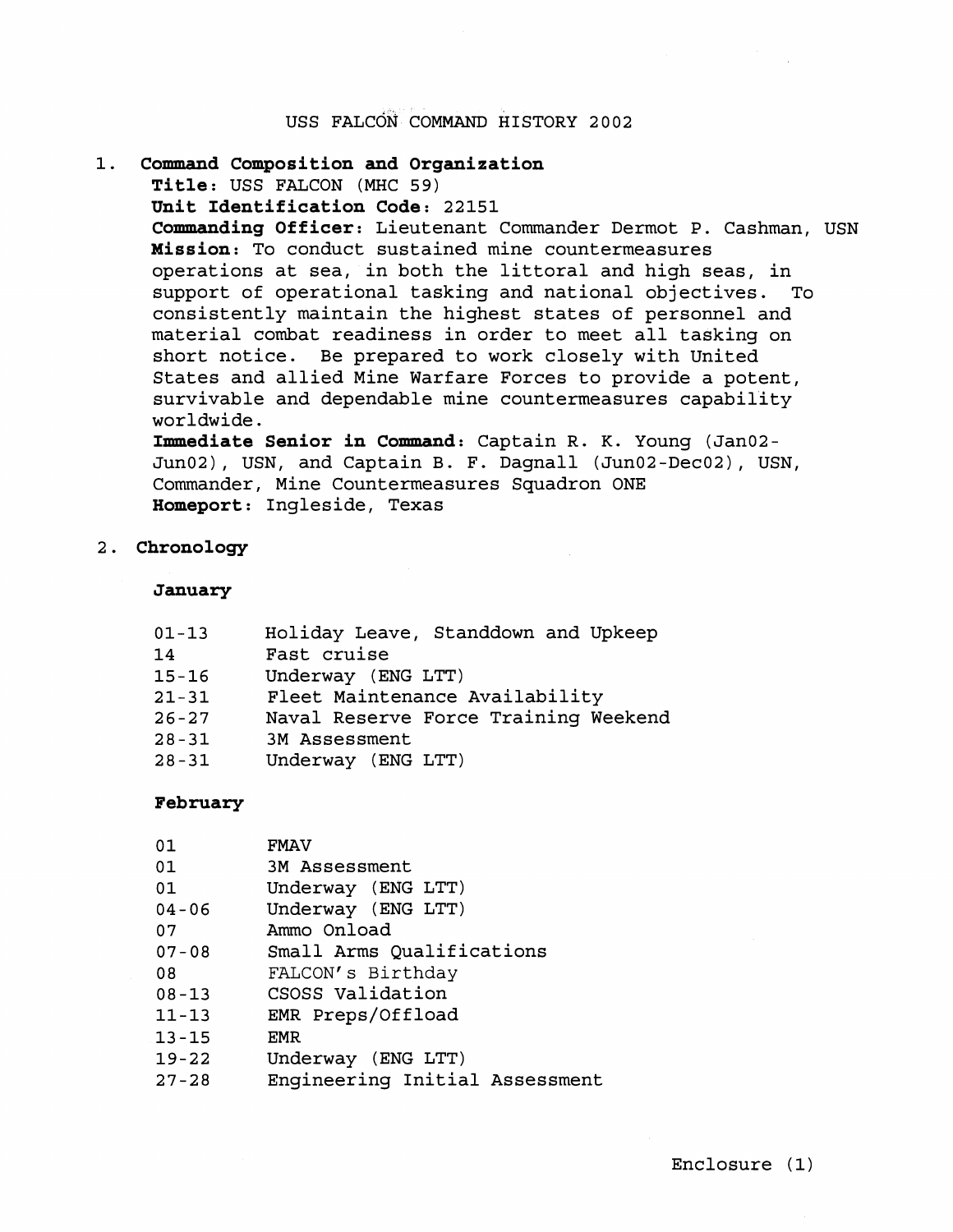# **March**

| $04 - 06$ | Deck, Aviation, Seamanship, Mine Warfare, and<br>Navigation (DASMN) Limited Team Trainers (LTT) |
|-----------|-------------------------------------------------------------------------------------------------|
| $05 - 06$ | Mine Warfare LTT                                                                                |
| $07 - 08$ | Underway (ENG LTT)                                                                              |
| 11        | MIW LTT                                                                                         |
| $13 - 14$ | Underway (ENG LTT)                                                                              |
| $16 - 17$ | Naval Reserve Force Training Weekend                                                            |
| $19 - 21$ | DASMN LTT                                                                                       |
| 20        | Underway Corpus Christie Operation Area (CCOA)                                                  |
| $21 - 22$ | Underway Demonstration CCOA                                                                     |
|           |                                                                                                 |
| $25 - 29$ | Combat System Operating Sequencing System (CSOCC)                                               |
|           | Implementation                                                                                  |
| $25 - 29$ | Radar Navigation (RADNAV) Certification                                                         |
| $26 - 28$ | Integrated Training Team (ITT) LTT                                                              |
| April     |                                                                                                 |
| $01 - 04$ | MIW LTT                                                                                         |
| $01 - 05$ | Technical Availability                                                                          |
| $01 - 05$ | Voith-Schneider Propellers (VSP) Oil Changeout                                                  |
| 03        | Afloat Training Group (ATG) MEDALEX                                                             |
| $08 - 12$ | Final Evaluation Period (FEP) Rehearsal                                                         |
| 09        | Squadron Exercise-Final Planning Conference                                                     |
|           | (RONEX-FPC)/Gulf of Mexico Exercise-Middle                                                      |
|           | Planning Conference (GOMEX-MPC)                                                                 |
| 17        | ATG MEDALEX                                                                                     |
| 19        | Safety Survey                                                                                   |
| $20 - 21$ | Naval Reserve Force Training Weekend                                                            |
| $22 - 26$ | <b>FEP</b>                                                                                      |
| $22 - 26$ | RONEX Inport Training                                                                           |
| $29 - 30$ | Hurricane Exercise HURREX-2002                                                                  |
| 30        | RONEX Pre-sail Conference                                                                       |
| May       |                                                                                                 |
| $01 - 04$ | RONEX/Underway Enroute Panama City Operation Area                                               |
|           | (PCOA)                                                                                          |
| $01 - 16$ | RONEX $02-2$                                                                                    |
| $05 - 06$ | RONEX/Inport Pascagoula, MS                                                                     |
| $07 - 10$ | RONEX/Underway Evolution                                                                        |
| 10        | RONEX/Hotwash                                                                                   |
| $11 - 12$ | RONEX/Inport Panama City, FL                                                                    |
| $13 - 16$ | RONEX/Underway Enroute Ingleside, TX                                                            |

Naval Reserve Force Training Weekend

 $\ddot{\phantom{a}}$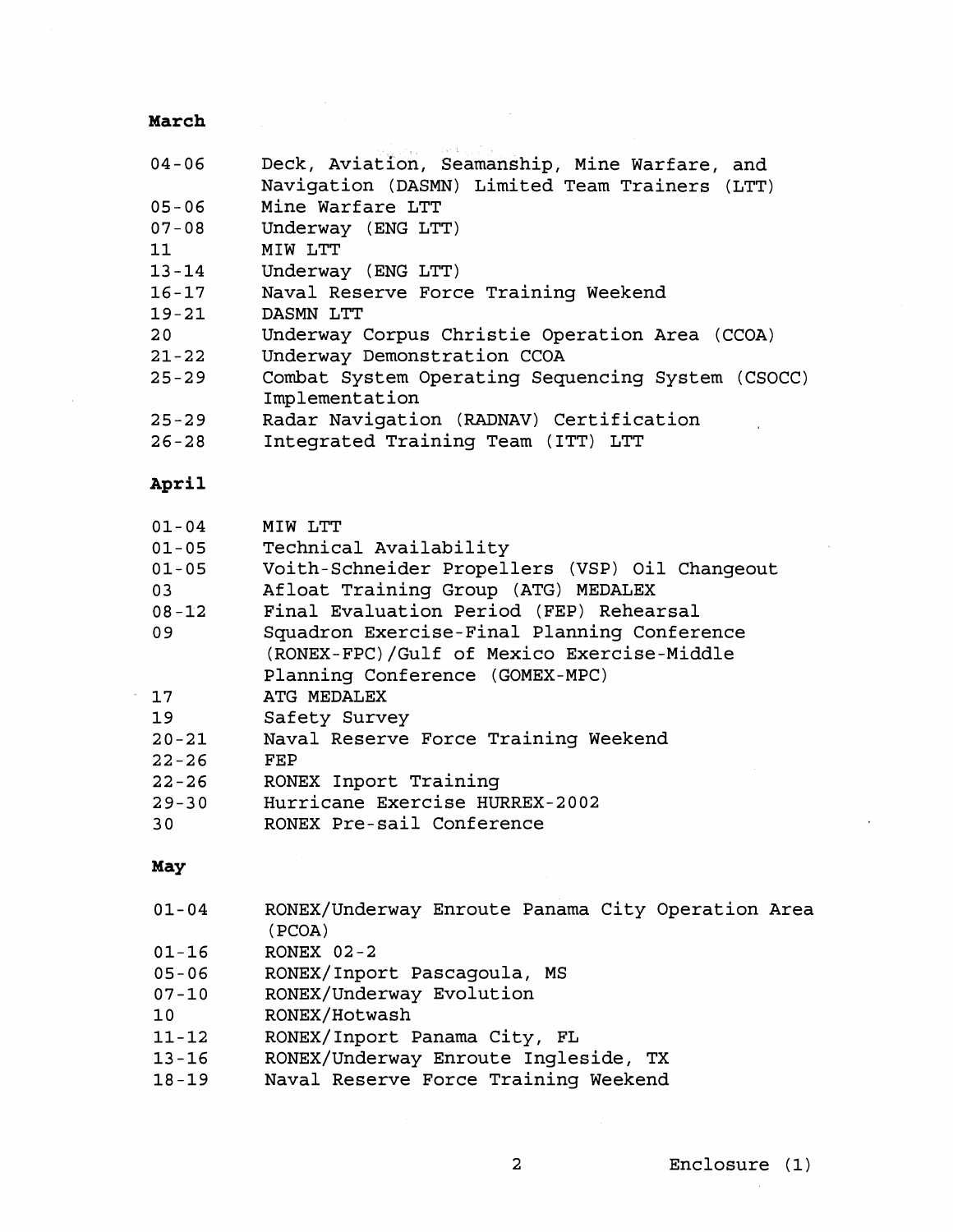# May Cont'd

| $20 - 31$ | Diesel Inspection (DEI)                          |
|-----------|--------------------------------------------------|
| $20 - 31$ | Shipboard Integrated System Calibration (SISCAL) |
| $20 - 31$ | SEMAT-2/C5RA                                     |

#### **June**

| $01 - 07$ | <b>SISCAL</b>                        |
|-----------|--------------------------------------|
| $01 - 07$ | <b>FMAV</b>                          |
| $08 - 09$ | Naval Reserve Force Training Weekend |
| 18        | Hull Clean                           |
| 24-28     | Inspection Survey (INSURV)           |
| $29 - 30$ | Inport Ingleside, TX                 |

#### **July**

| $01 - 12$ | DEI                                  |
|-----------|--------------------------------------|
| $08 - 12$ | <b>GOMEX Inport Training</b>         |
| 15        | Electromagnetic Roll (EMR)           |
| $15 - 26$ | GOMEX 2002-2                         |
| $15 - 26$ | Naval Reserve Force Two-week Active  |
| $27 - 28$ | Naval Reserve Force Training Weekend |

#### August

| $01 - 14$ | Pre-deployment Leave/Upkeep |  |
|-----------|-----------------------------|--|
| $19 - 30$ | <b>FMAV</b>                 |  |

#### **September**

| $01 - 10$ | Preparation for Deployment                      |
|-----------|-------------------------------------------------|
| $10 - 12$ | Fast Cruise                                     |
| 13        | Mine Warfare Readiness Group Two (MIWRG-2) Pre- |
|           |                                                 |

sail conference

- 17 Deployment Westlant-2002
- 17-18 Underway Enroute Beaumont, TX
- 19-22 Inport Beaumont, TX (Navy Days)<br>27-28 Underway Enroute Ingleside, TX
- Underway Enroute Ingleside, TX
- 29-30 Inport Ingleside, TX

### **October**

| $01 - 03$ |  | Inport Ingleside, TX |  |
|-----------|--|----------------------|--|
|-----------|--|----------------------|--|

- 04-08 Underway Enroute Key West, FL
- 09-11 Inport Key West, FL
- 12-13 Underway Enroute Mayport, FL
- 14-20 Inport Mayport, FL

 $\overline{\mathbf{3}}$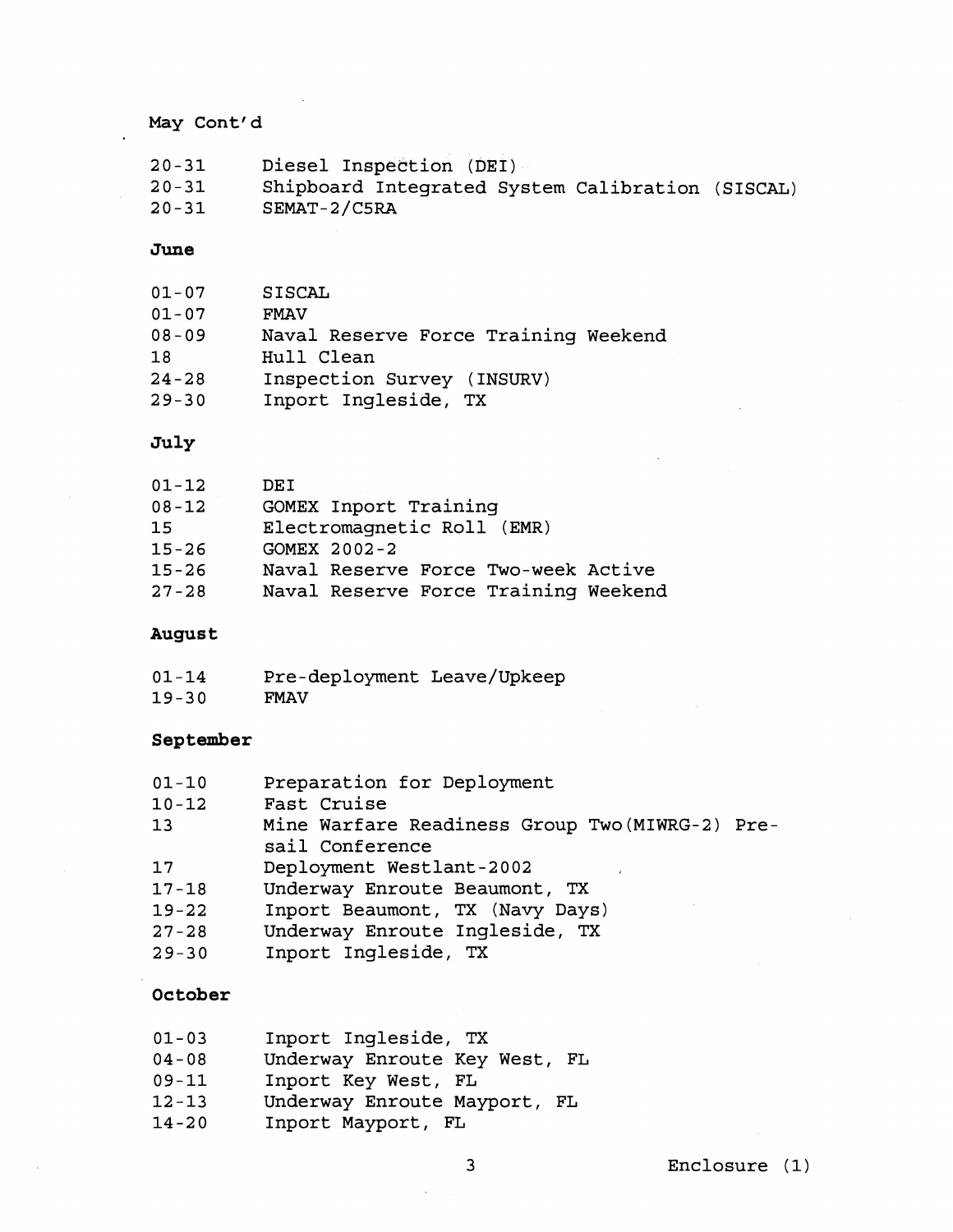### **October Cont' d**

| $21 - 22$ | Underway JTFEX 2003-1 |  |
|-----------|-----------------------|--|

- 23 Brief Stop for Fuel (BSF) Morehead City, VA
- 24-26 Underway JTFEX 2003-1
- 27 BSF Morehead City, VA
- 28-31 Underway JTFEX 2003-1

### **November**

| $01 - 03$ | BSF Morehead City, VA                                      |
|-----------|------------------------------------------------------------|
| 04        | Underway Enroute Little Creek, VA                          |
| $05 - 19$ | Inport Little Creek, VA                                    |
| 20        | Underway Virginia Cape Operation Area (VCOA)               |
|           | Forward Area Combine Degaussing Acoustic Range<br>(FACDAR) |
| $21 - 23$ | Inport Little Creek, VA                                    |
| $24 - 25$ | Underway Enroute New York City, NY                         |
| $26 - 30$ | Inport NYC, NY                                             |

### **December**

| 01        | Inport NYC, NY                                     |
|-----------|----------------------------------------------------|
| $02 - 05$ | Underway Enroute Mayport, FL                       |
| $02 - 06$ | Command Assessment Readiness Training One (CART I) |
| $06 - 08$ | Inport Mayport, FL                                 |
| $09 - 11$ | Underway Enroute Key West, FL                      |
| $12 - 14$ | Inport Key West, FL                                |
| $15 - 19$ | Underway Enroute Ingleside, TX                     |
| 20        | Completion of Westlant 2002                        |
| $20 - 31$ | Inport Ingleside, TX/Holiday Leave and Stand down  |

### 3. **Narrative**

In 2002, USS FALCON (MHC 59) has been the benchmark for MCM forces in warfighting readiness, battle force reliability, innovative and comprehensive training and crewmember quality of life improvement initiatives. She has consistently defined combat excellence among other ships in Ingleside, TX. FALCON has transitioned from M4 in all warfare areas, due to shipyard availability, to M1 and M2 in all areas. She has successfully flown the SLQ-48 Mine Neutralization Vehicle 800% more than calendar year 2001. FALCON has fully participated in every exercise available for an MHC during the past year including a highly complex assessment by the Naval Board of Inspection and Survey.

Enclosure (1)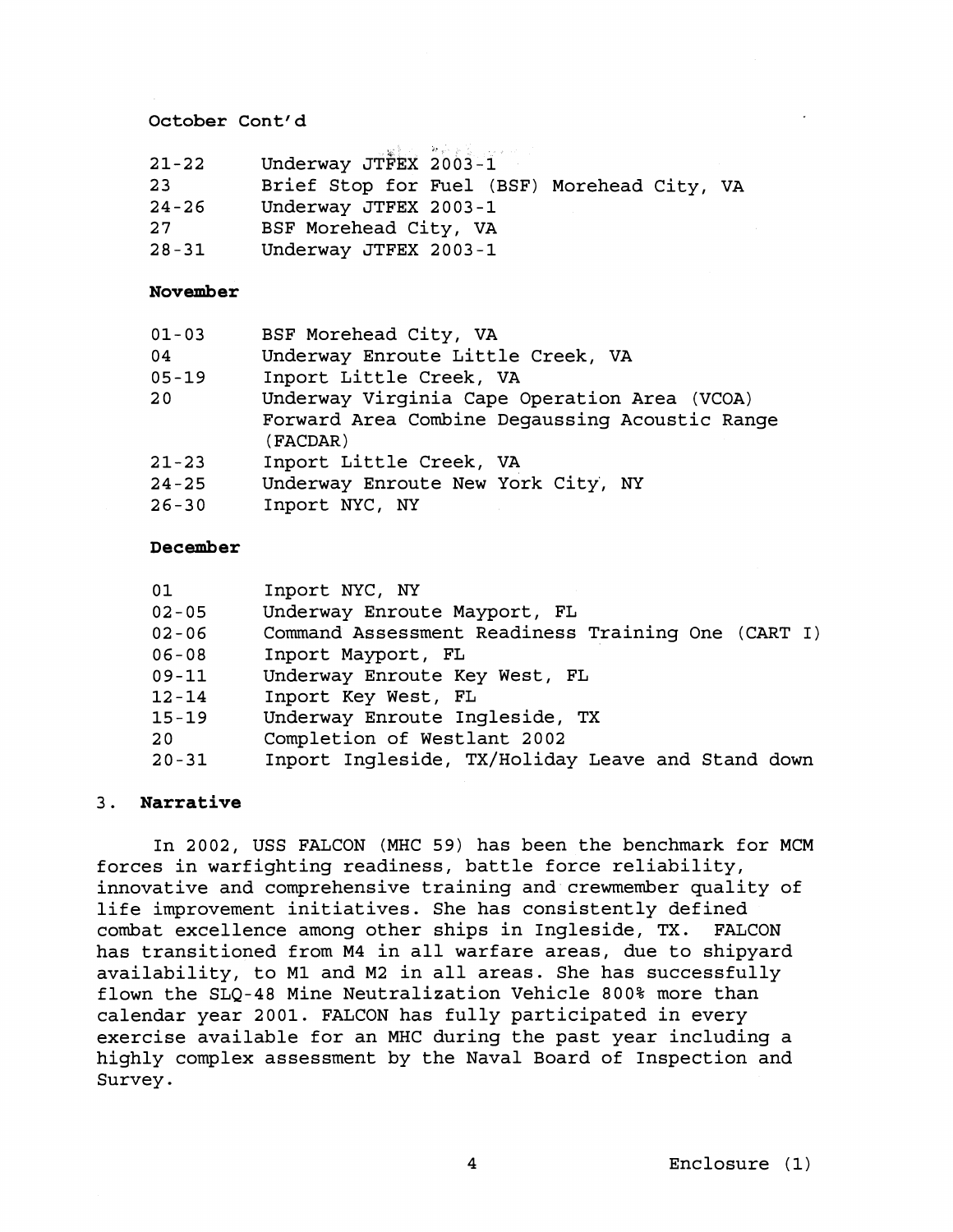FALCON'S crew morale has been among the highest on the South Texas Navy waterfront, which is demonstrated in achieving recognition on the CINCLANTFLT Retention Honor Roll twice this year as well as maintaining the ability to fly the Gold and Silver Warfare Excellence Pennants. This outstanding retention led to FALCON receiving the Golden Anchor Award. Spearheaded by a willingness to "think out of the box" with regards to duty sections and watchstanding, FALCON was one of the pioneers in combining shipboard duty requirements with another MHC to allow for a pseudo Eight-Section Duty Rotation for the minimally manned crews of the Mine Warfare ships.

FALCON successfully participated in three major exercises (RONEX-2002, GOMEX-2002 and JTFEX 2003-1). During RONEX-2002, FALCON flawlessly functioned as the CTU throughout the entire exercise, a role that had not been undertaken by FALCON in over two years. GOMEX 02-2, FALCON proved her proficiency by having the most on-station time of the squadron MHCs. During JTFEX 2003-1, FALCON again operated as the CTU in the complex and dynamic multi-national and multi-service Battle Group Exercise<br>with the HARRY S. TRUMAN. Even though her "WestLant-2002" Even though her "WestLant-2002" deployment was delayed several times by three different hurricanes in the Gulf of Mexico, FALCON successfully arranged and scheduled all port visits for all ships in the Task Unit. Additionally, FALCON volunteered to embark a Fly-Away EOD Detachment to conduct experimental testing to determine the effects of the EOD Fly-Away Dive Locker (FADL) on the magnetic signature of the ship. These tests included two additional complex navigation details to and from the Electro-Magnetic Roll Facility. She effectively completed all operational commitments during calendar year 2002. These included an intensive and compressed Inter-Deployment Training Cycle, and two Family Day Cruises, as well as several "Public Affairs" visits by students from the Mine Warfare Training Center for indoctrination tours of the MHC-51 Class of ships.

FALCON'S Engineering Department personnel have transitioned from an allotment of sailors achieving little more than the minimum standard, to a cohesive unit, which has well exceeded expectations on the waterfront. After multiple Limited Team Trainers (LTT) with Afloat Training Group Ingleside (ATGI), FALCON completed a successful Light-Off Assessment (LOA). From there, FALCON achieved an outstanding on her Initial Assessment (IA), earning high marks from Afloat Training Group Atlantic (N43), in regards to watch-stander's enthusiasm and an overall

5 Enclosure (1)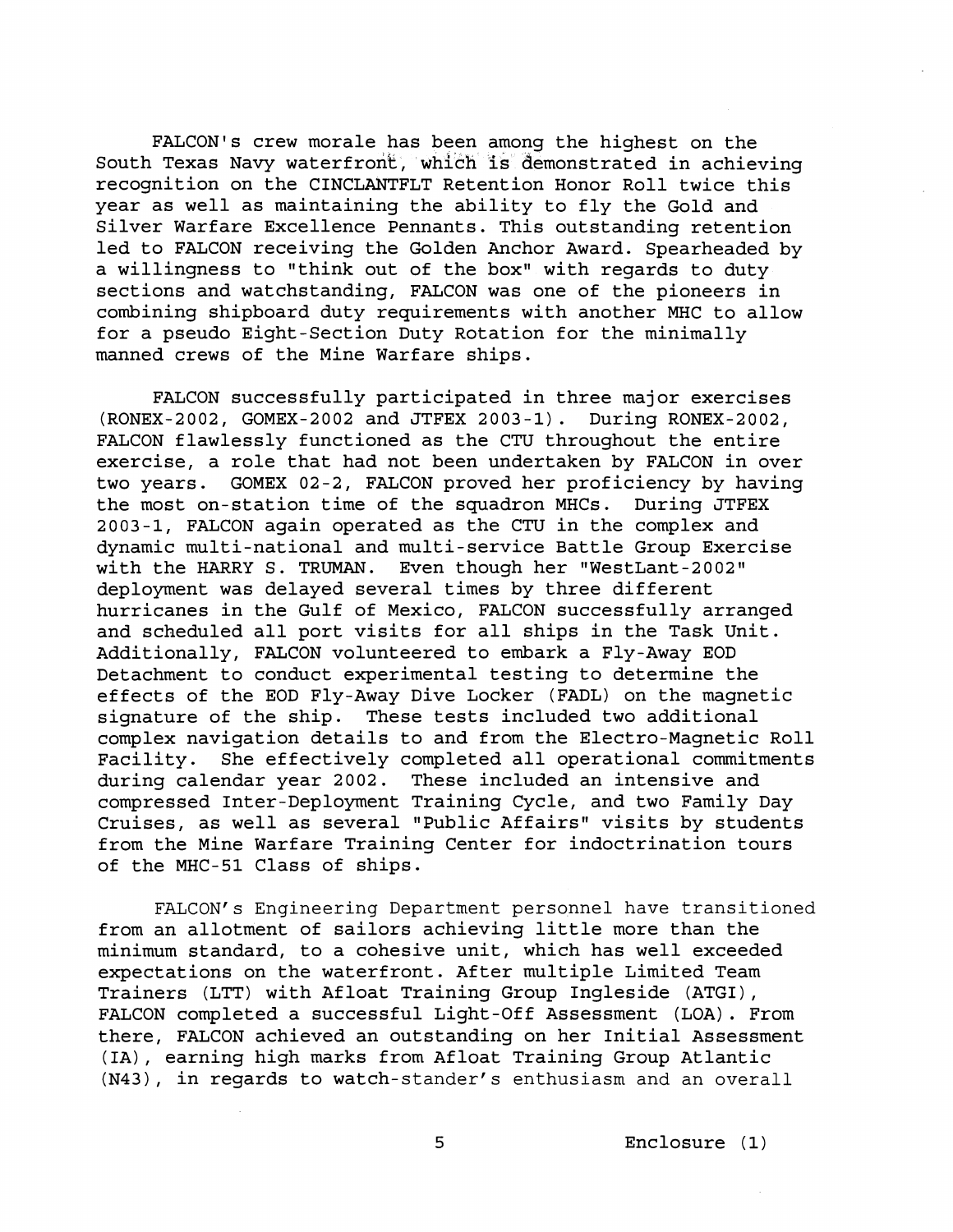pride in their spaces. With no assistance from ATGI, FALCON continued to build on the lessons learned and earned a 93.3 % at the Underway Demonstration (UD); over ten percent above the fleet minimum required for an "Outstanding," and the highest ever earned in Ingleside. Once again, N43 took special note of the watch teams, well coordinated, highly effective casualty response ability and was impressed by their aggressive desire to go above and beyond. Furthermore, FALCON breezed though her FEP and INSURV inspection, performing her first successful underway Detect-to-Engage sequence in two years during INSURV.

FALCON participated in a CINCLANTFLT Hi-Visibility Port Visit to Beaumont, Texas in support of Beaumont Navy Days. During the port visit to Beaumont, FALCON participated in four major Community Relations Projects, which included "Caps for Kids", maintenance of a Battered Women's Shelter, a Retirement Community and an Orphanage. Additionally, FALCON provided over 75 people with VIP Tours and hosted a formal dinner onboard honoring the Mayor of the City of Beaumont. FALCON was also invited to be the featured "guest" of a Corpus Christi Icerays Minor League Hockey game, in which the Commanding Officer was given the honor of dropping the first puck.

FALCON'S awards for this demanding year include: Maritime Warfare Excellence Award, Command, Control, Communication and Information Warfare Excellence Award, **Engineering/Survivability**  Excellence Award for IA and IDTC, and Supply Management Excellence Award for increased efficiency and reliability of logistics. In addition, she also received the Retention Excellence Award and the TYCOM Surface Ship Safety Award. Through it all, 2002 was an eventful and productive year for FALCON.

6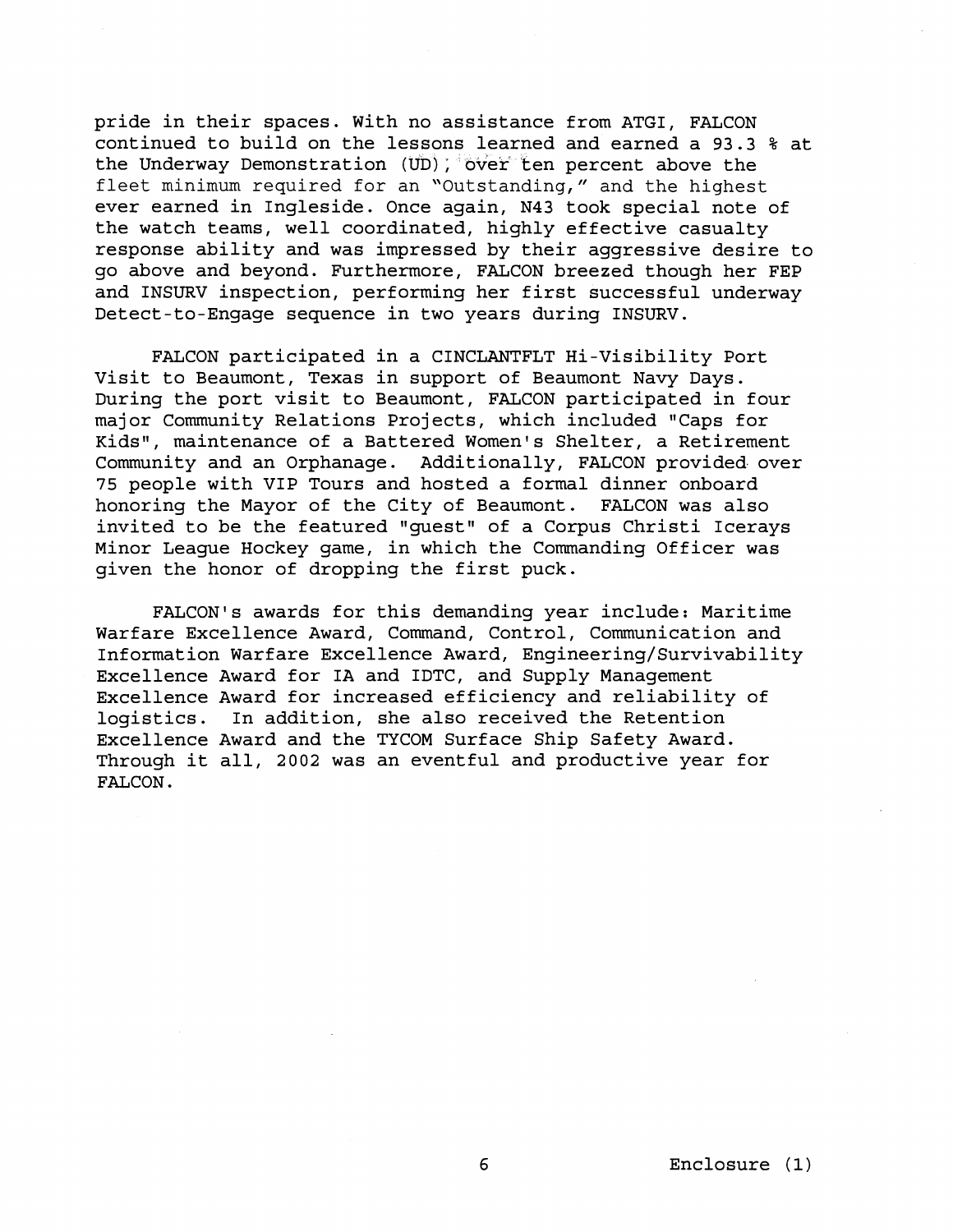- From: Commanding Officer, USS FALCON (MHC 59) To: Commander, Mine Countermeasures Squadron ONE
- Subj: BATTLE EFFICIENCY AND COMMAND EXCELLENCE AWARDS INPUT

The Company Assistance

Ref: (a) COMNAVSURFFORINST 3502.1, Surface Force Training Manual

Encl: (1) Maritime Warfare Excellence Award

(2) Engineering/Survivability Excellence Award

- (3) Command, Control, Communications and
- Information Warfare Excellence Award
- (4) Supply Management Excellence Award

1. The following nomination is submitted in accordance with reference (a). In the past year, Team FALCON has been the benchmark of MCM forces in warfighting readiness, battle force reliability, innovative and comprehensive training and crewmember quality of life improvement initiatives. Team FALCON has consistently defined combat excellence on the waterfront. Specific supporting accomplishments include:

a. Conducted a high priority port visit to Beaumont, Texas in support of Beaumont Navy Days. Additionally, hosted a formal dinner honoring the Mayor of Beaumont.

b. Achieved a new standard with a 99.7% on the CRA, leading to immediate CRC. Set the standard for communications readiness, while also serving as the ATG "model ship" for other ships seeking Communications Certification.

c. Completed an intensive comprehensive "total ship" inspection by the INSURV Board.

d. Successfully operated in complex multi-ship exercises as the CTU for RONEX 2002-2, JTFEX 2003-1 and the WestLant-2002 deployment.

e. Completed the CMWC ADP and LAN Certification and Inspection.

f. Named to the CINCLANTFLT Retention Honor Roll twice in recognition of our sustained superior retention program.

g. Flew the Gold and Silver Surface Warfare Excellence Pennants throughout 2002 in recognition of our superior officer and enlisted warfare specialty qualification programs.

 $EUCL(G)$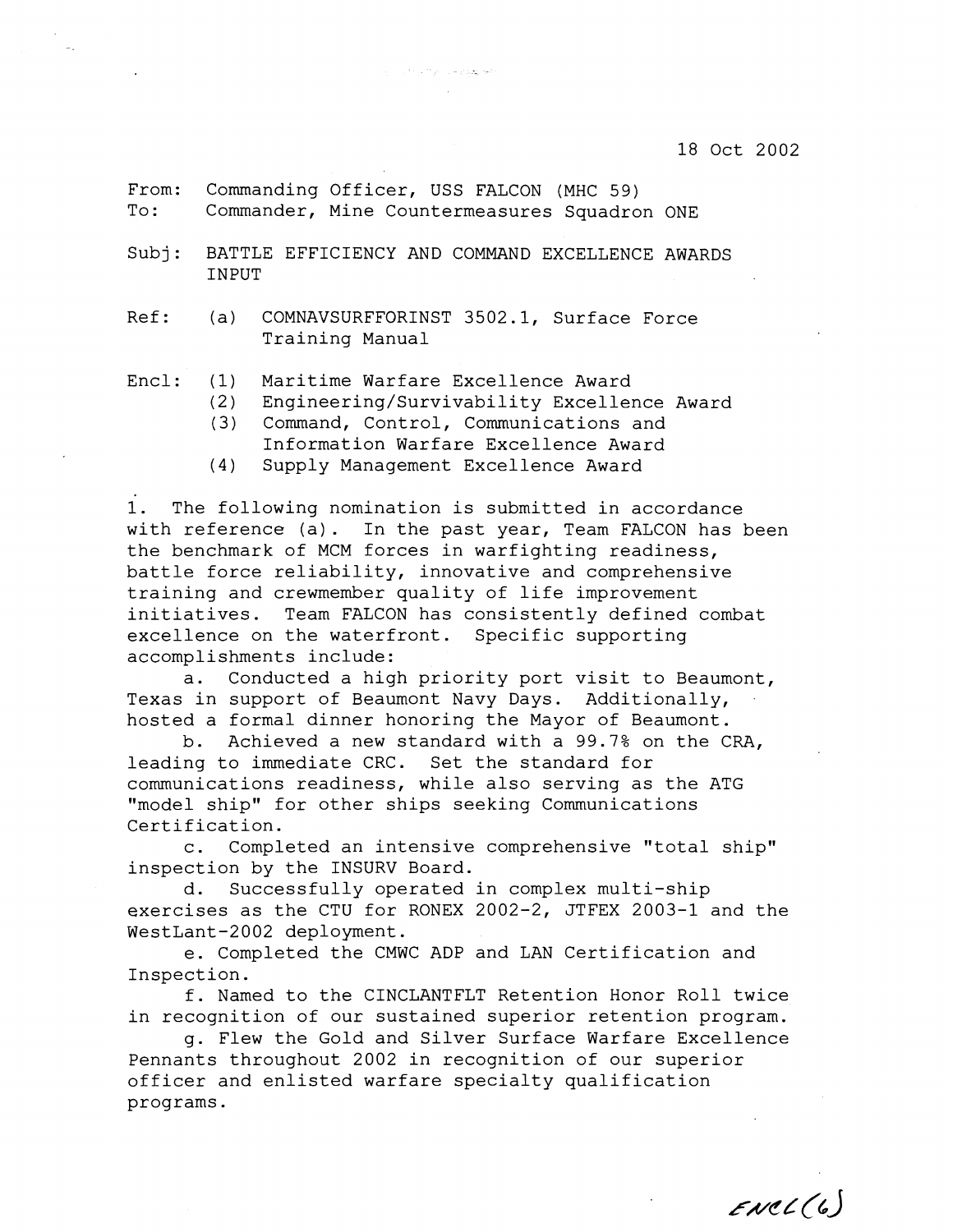h. Filled the role **of** SOPA much of 2002 ensuring force protection requirements were met for the entire waterfront. 2. Team FALCON'S Engineering Department personnel have transitioned from an allotment of sailors achieving little more than the minimum standard, to a cohesive unit which has well exceeded expectations on the waterfront. After multiple Limited Team Trainers (LTT) with Afloat Training Group Ingleside (ATGI), FALCON completed a successful Light-Off Assessment (LOA). From there, FALCON achieved an outstanding on her Initial Assessment (IA), earning high marks from Afloat Training Group Atlantic (N43), in regards to watchstander's enthusiasm and an overall pride in their spaces. With no assistance from ATGI, FALCON continued to build on the lessons learned and earned a 93.3 % at the Underway Demonstration (UD), over ten percent above the fleet minimum required for an "Outstanding," and the highest ever earned in Ingleside. Once again, N43 took special note of the watch teams, well-coordinated, highly effective casualty response ability and was impressed by their aggressive desire to go above and beyond. 3. While all of the above achievements are, in my opinion, noteworthy, Team FALCON really proved her mettle by completing every commitment, inspection and exercise on time, every time. From completing the 3M Baseline Assessment (with a 3-MC billet gapped) in January to completing the EMR requirement and an Initial Assessment which almost qualified for a Underway Demonstration (UD) in February. This was followed with an "Outstanding" UD which arguably set the standard for the waterfront. Quickly and efficiently, the ship completed the remaining Basic Phase requirements in Damage Control, Medical, Seamanship, Navigation, and Force Protection, a Family Day Cruise, and participation in RONEX 02-2 where FALCON assumed the role of CTU 21.1.1 and performed superbly. Return from RONEX was immediately followed with C5RA/SEMAT I1 and SISCAL which preceded a FMAV and intensive preparations for INSURV. July and August included a DEI visit, GOMEX 02-2 where FALCON had the most on-station time of the squadron MHC's and accomplished two visits to the EMR as well as certifying Force Protection for deployment, a second Family Day Cruise, and a generous pre-deployment standdown. Westlant 2002 has included a highly successful Beaumont Navy Days visit as well as stops in Key West, Mayport, Norfolk and New York as well as participation in JTFEX 03-1, again as Task Unit Commander. Throughout this deployment FALCON has gone above and beyond in the execution of force protection,

 $2$  ENCL(6)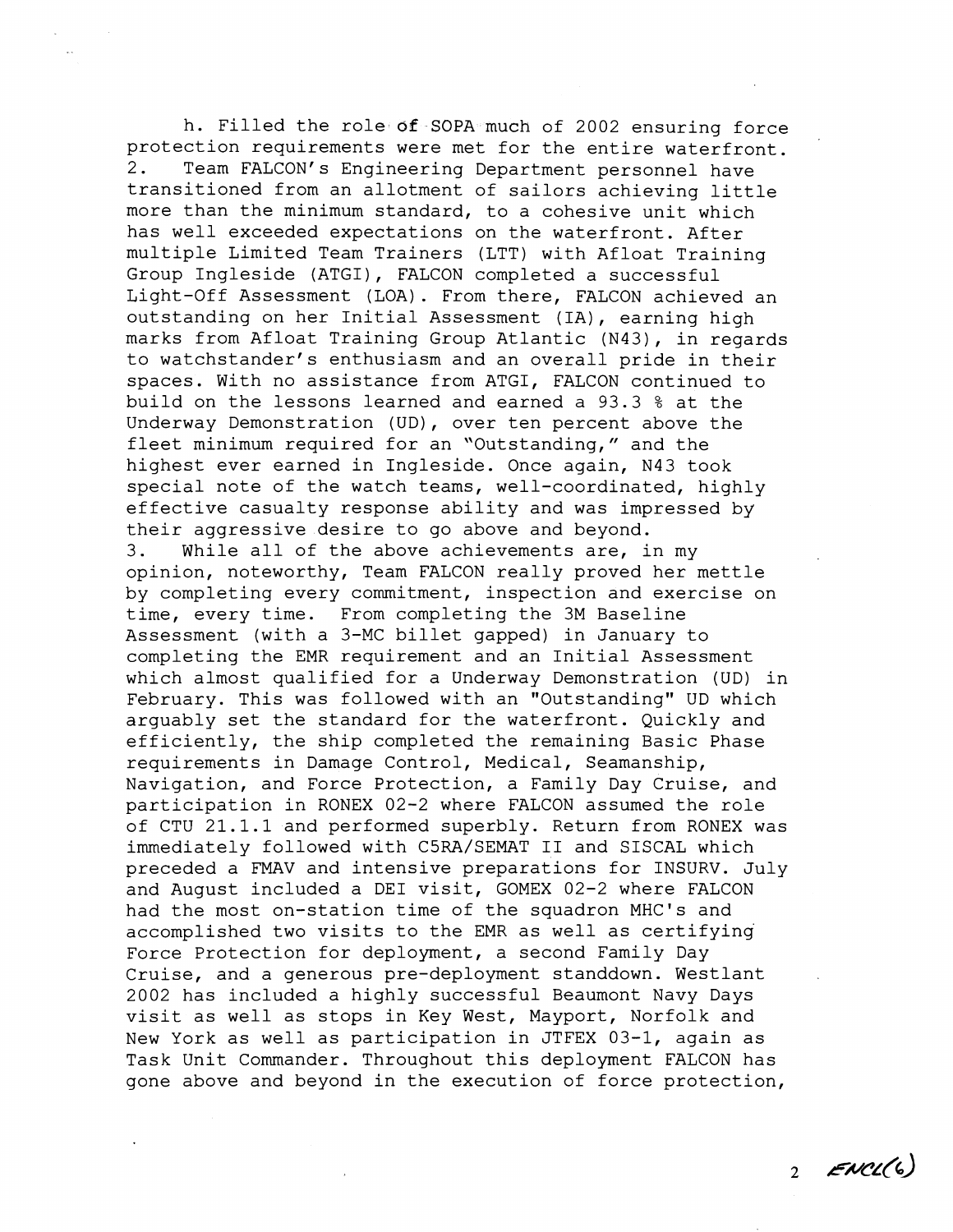logistics support, SOE development, and flexible scheduling for all three ships.<br>4. Team FALCON, in

Team FALCON, in my opinion, has earned strongest consideration for selection as Mine Countermeasures Squadron One's Battle Efficiency Award winner for 2002.

DERMOT P. CASHMAN

 $3662(6)$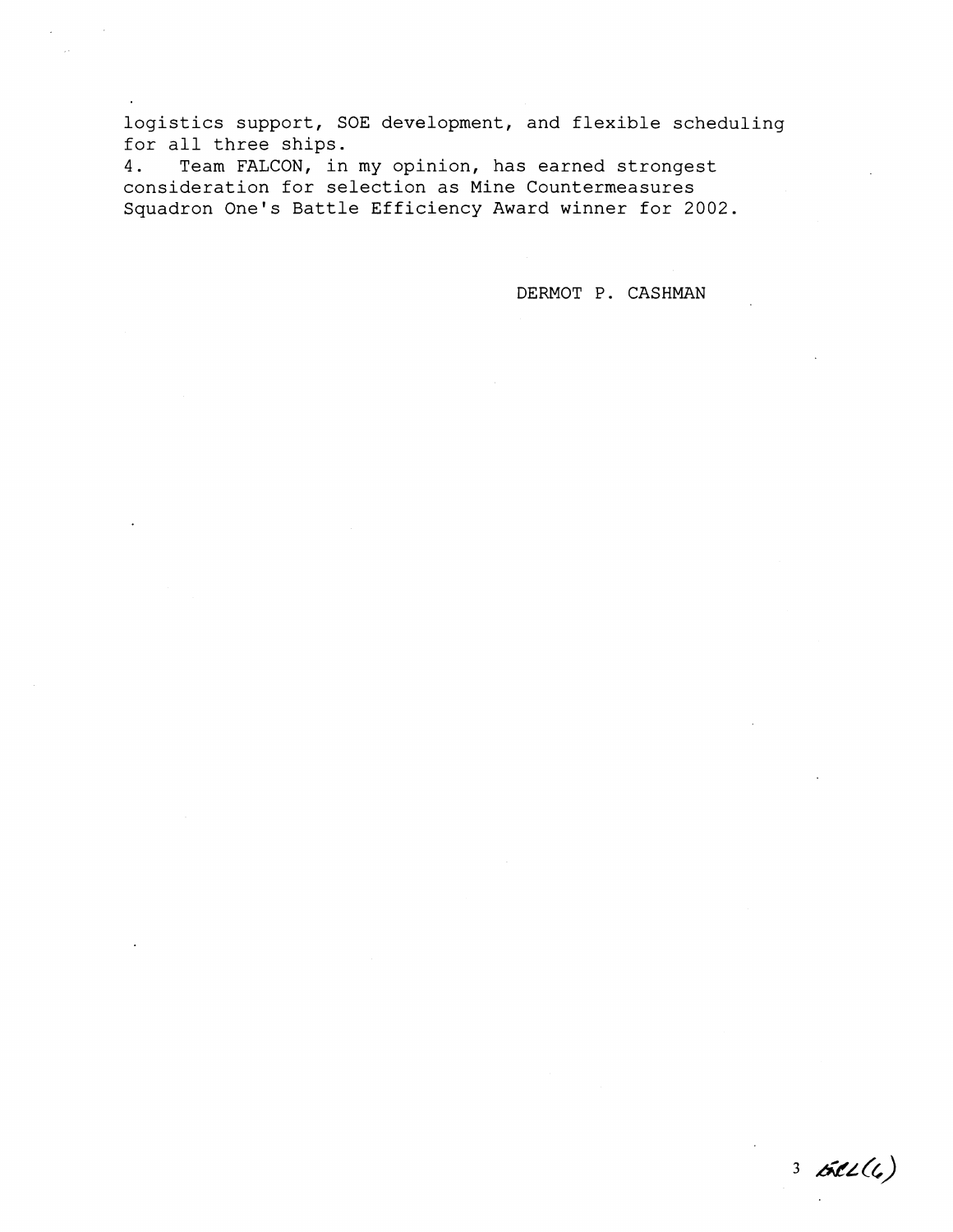### **USS FALCON (MHC-59) MARITIME WARFARE EXCELLENCE AWARD**

1. The requirements and criteria applicable to the Command Excellence Award for Maritime Warfare have been satisfactorily completed as follows:

a. Live Firing Exercises

(1) FALCON had zero non-ordnance related weapons firing failures.

(2) FALCON did not require any exercise modification.

(3) FALCON is MI or M2 in all critical mission areas.

b. Safely completed two ammunition on-loads.

2. Additionally, FALCON has accomplished the following achievements:

a. Successfully completed an in-depth INSURV Inspection.

b. Completed a CSOSS Validation and Implementation, being the first MCMRON ONE ship to accomplish this requirement.

d. Completed three Electro-Magnetic Roll Check Rangings, including two "experimental" rangings with an EOD Detachment embarked to conduct initial MHC-51 Class measurements of an EOD Detachment effect on a ship's signature.

c. In a period of less than three months, successfully completed RONEX, GOMEX, FEP and an INSURV Inspection.

-During RONEX, performed superbly as Commander Task Unit 21.1.1

-During INSURV, performed  $1^{st}$  successful underway Detect-to-Engage sequence.

-During GOMEX, had the most on-station time of the squadron MHC's.

d. Performed as Task Unit Commander during Westlant 2002 deployment including JTFEX 03-1; this included coordinating all aspects of navigation, SOE development, force protection, and logistics.

3. Team FALCON has clearly demonstrated both sustained superior performance and a readiness to conduct our primary mission, Mine Warfare. As such, FALCON merits favorable consideration for the Maritime Excellence Award.

 $E$ Nel $(l)$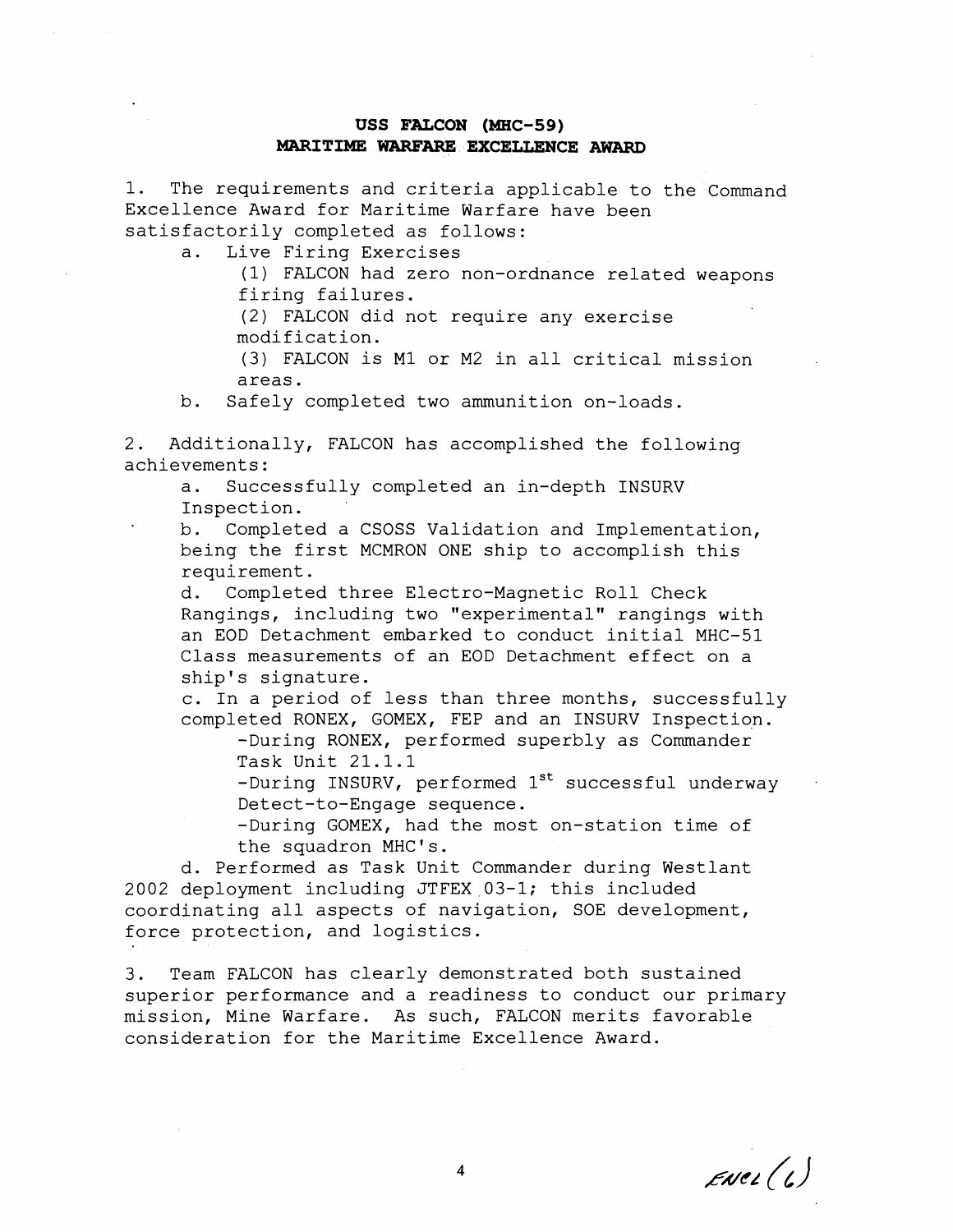# **USS FALCON (MHC-59)**  COMMAND, CONTROL, COMMUNICATIONS AND INFORMATION WARFARE **EXCELLENCE AWARD**

1. The requirements and criteria applicable to the Command Excellence Award for Command, Control, Communications and Information Warfare have been satisfactorily completed as follows :

A. Communications:

(1) CMS Inspection conducted December-2001. Tean FALCON has had zero CMS Incidents during 2002.

(2) FALCON completed a Comunications Readiness Certification on llDecOl with an overall score of 99.7%.

(3) FALCON completed a NATO Secret Control Inspection Jan-2002 with zero discrepancies.

(5) Team FALCON has been the model ship for Afloat Training Group to use as a reference standard while training other ships on the waterfront.

B. Navigation:

(1) FALCON completed a Radar Navigation Certification in March.

(2) FALCON performed as the Navigation lead for multi-ship task units in support of RONEX 02-2 and Westlant 2002. This included a low visibility transit up the Sabine River to Beaumont-TX in support of a CLF Hi-Priority Port Visit.

C. Seamanship:

(1) FALCON performed flawlessly throughout all phases of the IDTC, in which all Deck Evolutions were graded as Fully Effective.

(2) FALCON anchored safely over 25 times in 2002 with the utmost professionalism.

2. Team FALCON has clearly sustained superior performance in Command, Control, Communications and Information Warfare and merits favorable consideration for this Command Excellence Award.

 $E \text{ucl}(t)$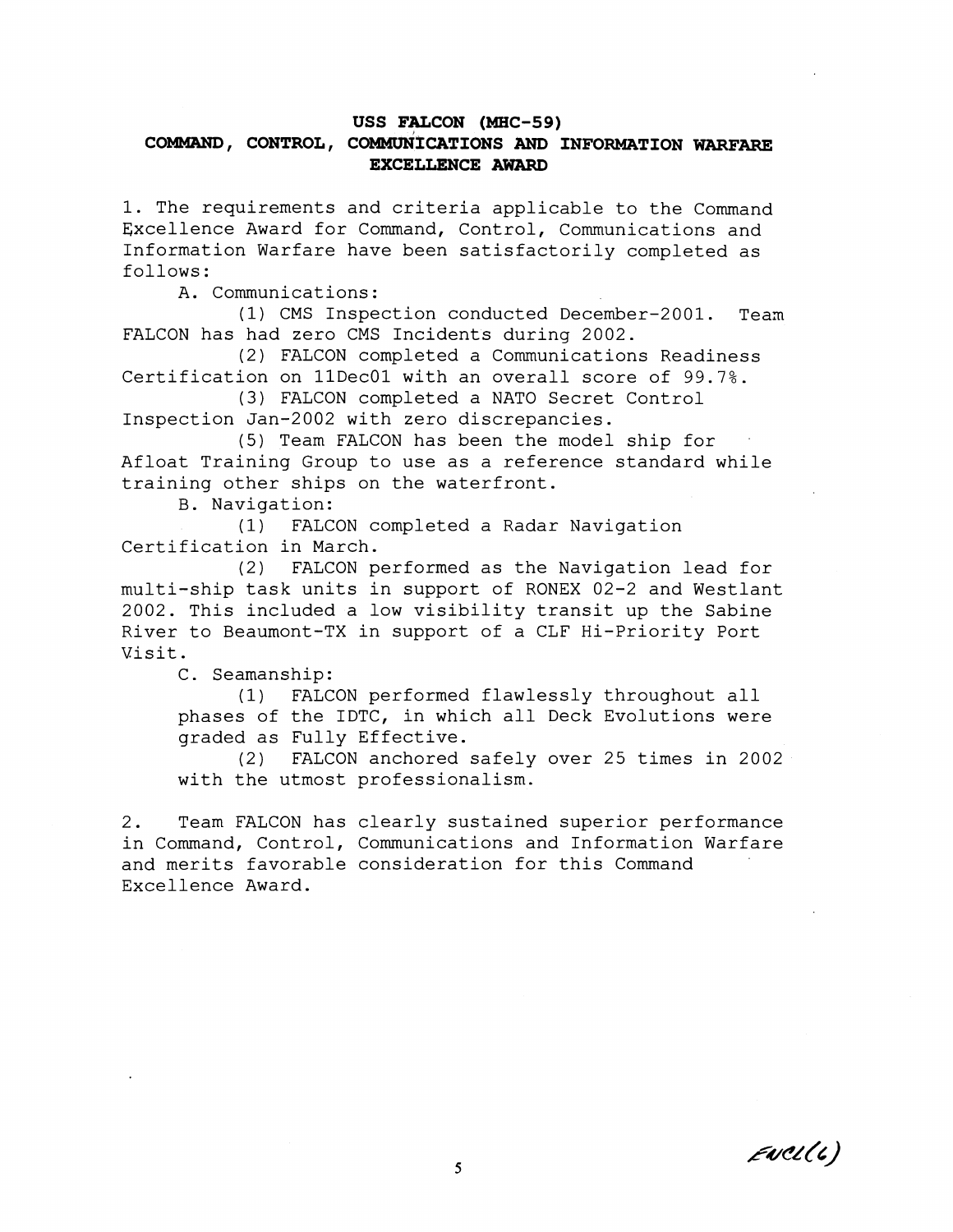# **USS** FALCON (MHC-59) **ENGINEERING/SURVIVABILITY** EXCELLENCE AWARD

Team FALCON has continued its record of sustained superior Engineering and Damage Control performance. Team FALCON has maintained outstanding engineering reliability and proven damage control readiness. Specific accomplishments include :

- Completed an ATG Atlantic Engineering Readiness (N43) led Initial Assessment, with outstanding results. FALCON was certified in firefighting, and specific comments include,
- "The ship's self assessment was excellent and the material condition of the engineering plant was well above average." The ATG Team Leader, also, promulgated copies of the Engineering Training Team (ETT) Brief to other ships going through the Inter-Deployment Training Cycle (IDTC), as prime example of a well-organized and thorough training team brief.
- Spearheaded waterfront-wide research initiatives into the high failure rate of the Walton Three-Way Diverter Valve, installed on all IF Diesel Engines. FALCON, in conjuction with FTSCLANT, compiled and evaluated hours of trend analysis data and valve design features. The results have gained SURFLANT level recognition, and have caused the manufacturer to provide a more reliable and cost effective substitute, which if authorized, could save each ship in upwards of \$25,000.00, quarterly.
- **•** Set a new Engineering Standard on the waterfront. Completed an ATG Atlantic Engineering Readiness (N43) led Underway Demonstration, with the following results, "The . obvious pride in their spaces that these engineers demonstrated was also reflected in their conduct of routine evolutions and casualty control drills where they achieved and overall operations score of .933 [As per COMNAVSURFORINST 3540.2, the minimum score required for "Outstanding" is .88] for an adjective grade of outstanding. Their enthusiasm and dedication was a pleasure to observe."
- While completing the IDTC "On Target-On Time," with outstanding results, Team FALCON also completed an intensive two-week material assessment and overhaul of the Multi-Purpose Crane, in preparation for the ship's upcoming INSURV Inspection. FALCON'S engineers earned above average grades from the Board of Inspection and Survey (INSURV) in Auxiliaries, Electrical, and Damage Control.

 $ENet(t)$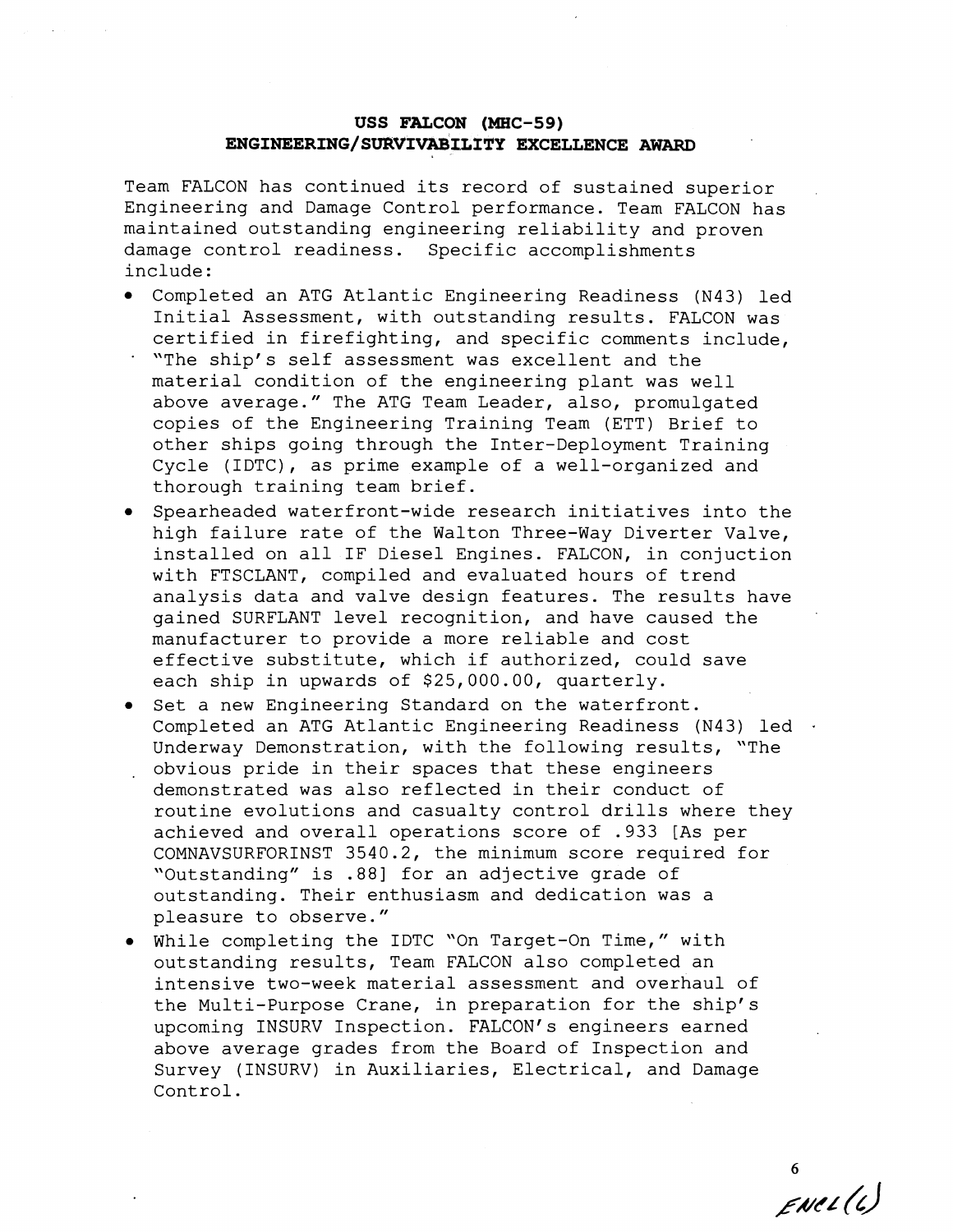- Successfully maintained a high level of overall diesel engine performance. After completing the INSURV Inspection, Team FALCON went on to complete Diesel Engine Inspections on 1A Ship's Service Diesel Engine and NR 1 Main Propulsion Diesel Engine, with minimal material and administrative deficiencies.
- Instrumental in recognizing and initiating corrective action for a previously noted Class-wide problem with the Voith-Schneider Cycloidial Propeller (VSP). Thanks to Team FALCON'S unbiased and honest self-assessment, a water contamination problem in the MHC-51 Class VSP low pressure oil system was brought to the Board of Inspection and Survey's attention, resulting in Class Advisory 04-02, directing action on the NSWCCD-SSES and PMS 490 level.

 $ENCL(6)$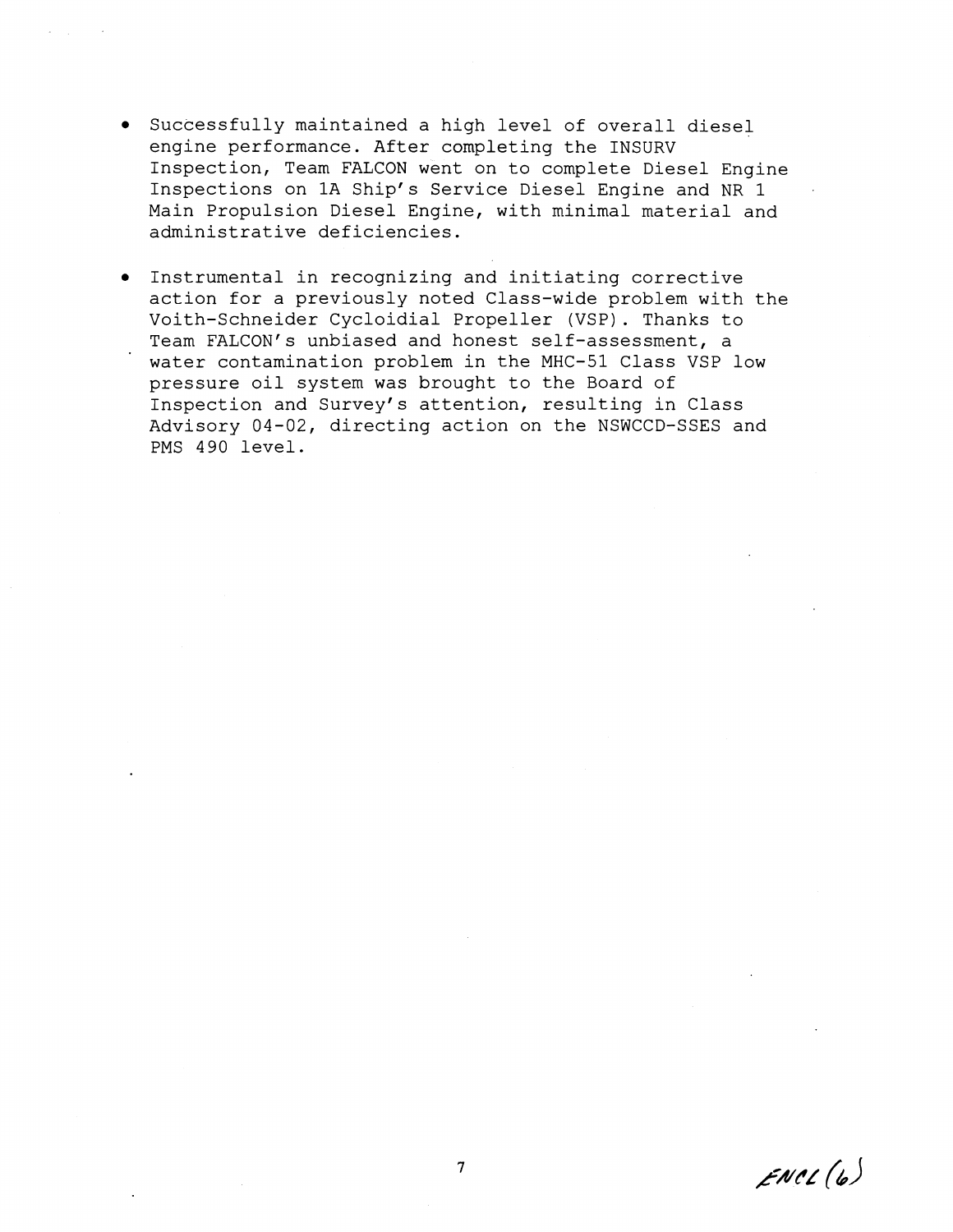# USS **FALCON** (MHC-59) **SUPPLY MANAGEMENT EXCELLENCE AWARD**

Team FALCON consistently demonstrated sustained superior performance in shipboard operations relating to management of material, financial and personnel resources, resulting in enhanced combat readiness. Increased efficiency and reliability of logistics also had a large positive impact on crew morale and quality of life. Specific accomplishments include:

\* FALCON completed an outstanding Supply Management Inspection (SMI) on 18 May 01, earning impressive scores of:

- Storekeeping: 93.0% - Food Service: 93.2%

\* DLR carcass charges of 0% for FYOO, FYOl and FY02 exhibit the meticulous care the entire FALCON team shows for the Supply System and the importance placed on not wasting precious government resources.

\* FALCON continues to be nominated as the "show ship" answering to all required calls, tours, and distinguished visitors, including the Mayor of Beaumont, Mrs. Evelyn Lord, RADM Ryan (CMWC), RADM Stavardis (CRUDESGRU 12),<br>Commanding Officer Military Sealift Command-Beaumont, TX, JROTC units, and various civilian dignitaries. All praised the excellent food service and the resulting enhancement of quality of life.

\* FALCON'S new Supply Officer and Leading Storekeeper have teamed to resurrect the Food Service area by creating better menus, increased productivity on the messdecks and new messdeck vending, resulting in increased morale of the ship's crew.

\* The Leading Storekeeper was able to recoup \$7,800 in cancellations and aged unfilled order listing for immediate use in FY 02 upon reviewing Material Outstanding File.

\* The Supply Officer and Leading Storekeeper were able to expedite acquiring desperately needed parts to fix a limiting casualty on the main engines while on deployment by working directly with the manufacturers and FISC Ingleside. These parts allowed for the repair of the engines and negated delay or cancellation of deployment due to engineering casualties.

 $enel(b)$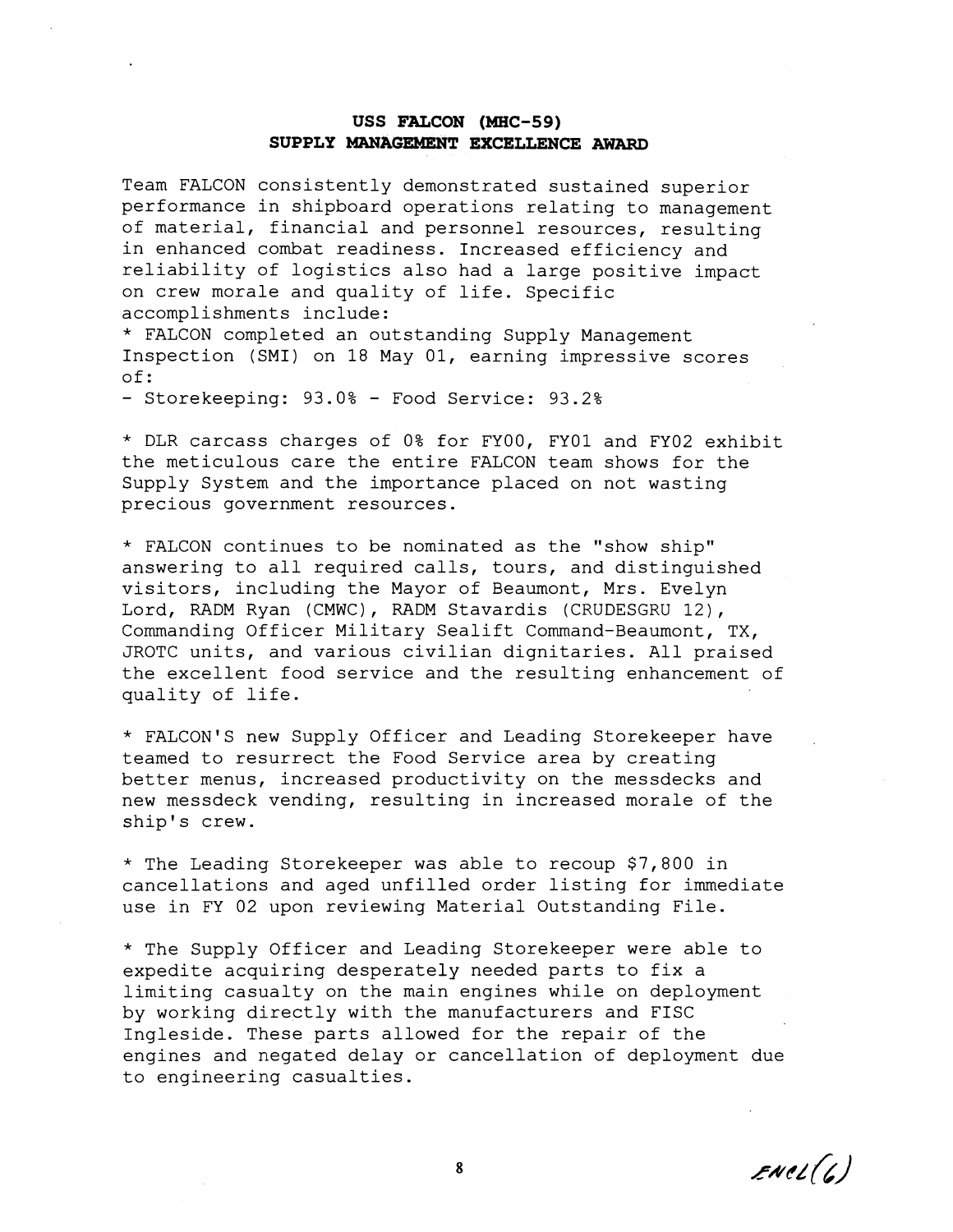#### 18 Oct 2002

From: Commanding Officer, USS FALCON (MHC-59) To: Commander, Mine Countermeasures Squadron ONE

Subj: BATTENBERG CUP AWARD

Ref: (a) COMNAVSURFORINST 3502.1, Surface Force Training Manual

1. The following information regarding notable achievements by USS FALCON during calendar year 2002 merit nomination for this award.

a,) FALCON has transitioned from M4 in all warfare areas, due to shipyard availability, to M1 and M2 in all areas. FALCON has successfully flown the SLQ-48 Mine Neutralization Vehicle 800% more than Calendar Year 2001.. FALCON has fully participated in every exercise available for an MHC during the past year including a highly complex assessment by Naval Board of Inspection and Survey.

b.) FALCON'S crew morale has been among the highest on the South Texas Navy waterfront which is demonstrated in achieving recognition on the CINCLANTFLT Retention Honor Roll twice this year as well as maintaining the ability to fly the Gold and Silver Warfare Excellence Pennants. Spearheaded by a willingness to "think out of the box" with regards to duty sections and watchstanding, FALCON has combined shipboard duty requirements with another MHC to allow for a pseudo Eight-Section Duty Rotation for the minimally manned crews of the Mine Warfare ships. FALCON participated in a CINCLANTFLT Hi-Visibility Port Visit to Beaumont, Texas in support of Beaumont Navy Days. During the port visit to Beaumont, FALCON participated in four major Community Relations Projects which included "Caps for Kids", maintenance of a Battered Women's Shelter, a Retirement Community and an Orphanage. Additionally, FALCON provided over 75 people with VIP Tours and hosted a formal dinner onboard honoring the Mayor of the City of Beaumont. FALCON was also invited to be the featured "guest" of a Corpus Christi Icerays Minor League Hockey game, in which the Commanding Officer was given the honor of dropping the first puck.

c.) FALCON successfully participated in three major exercises (RONEX-2002, GOMEX-2002 and JTFEX 2003-1) . During RONEX-2002, FALCON flawlessly functioned as the CTU throughout the entire exercise, a role which had not been undertaken by FALCON in over two years. During JTFEX 2003-

 $Evol(L)$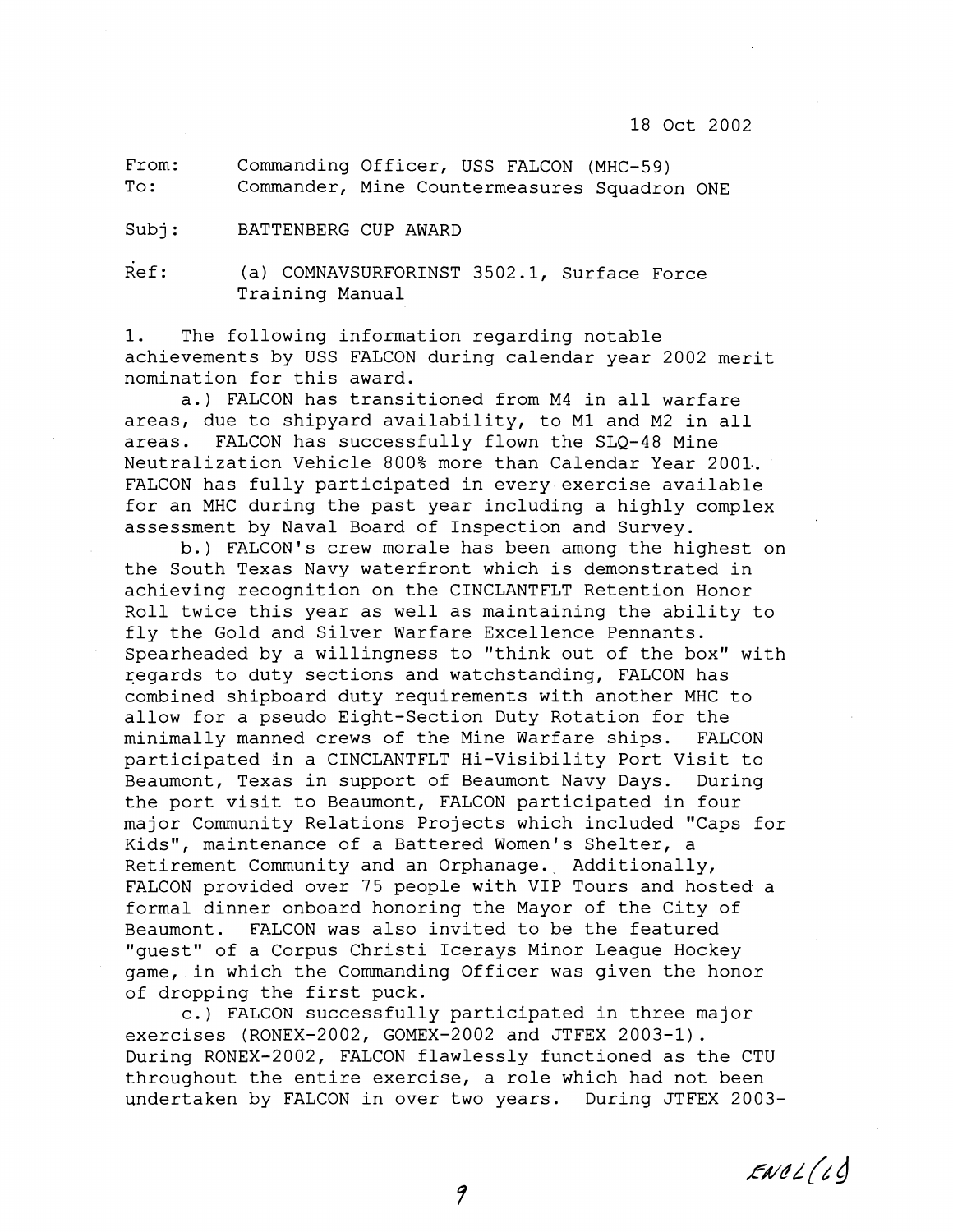1, FALCON again operated as the CTU in the complex and dynamic multi-national and multi-service Battle Group Exercise with the HARRY S. TRUMAN. Additionally, FALCON volunteered to embark a Fly-Away EOD Detachment to conduct experimental testing to determine the effects of the EOD Fly-Away Dive Locker on the magnetic signature of the ship. These tests included two additional complex navigation details to and from the Electro-Magnetic Roll Facility. . d.) FALCON successfully completed all operational commitments during Calendar Year 2002. These included an intensive and compressed Inter-Deployment Training Cycle, and two Family Day Cruises, as well as several "Public Affairs" visits by students from the Mine Warfare Training Center for indoctrination tours of the MHC-51 Class of ships.

e.) FALCON'S Engineering Department personnel have transitioned from an allotment of sailors achieving little more than the minimum standard, to a cohesive unit which has well exceeded expectations on the waterfront. After multiple Limited Team Trainers (LTT) with Afloat Training Group Ingleside (ATGI), FALCON completed a successful Light-Off Assessment (LOA). From there, FALCON achieved an outstanding on her Initial Assessment (IA), earning high marks from Afloat Training Group Atlantic (N43), in regards to watch-stander's enthusiasm and an overall pride in their spaces. With no assistance from ATGI, FALCON continued to build on the lessons learned and earned a 93.3 % at the Underway Demonstration (UD), over ten percent above the . fleet minimum required for an "Outstanding," and the highest ever earned in Ingleside. Once again, N43 took special note of the watch teams, well coordinated, highly effective casualty response ability and was impressed by their aggressive desire to go above and beyond. f.) FALCON'S "WestLant-2002" deployment in support of HARRY S. TRUMAN and JTFEX 2003-1 was delayed several times by three different hurricanes in the Gulf of Mexico. Despite the delays, FALCON successfully arranged and scheduled all port visits for all ships in the Task Unit.

DERMOT P. CASHMAN

 $Evel(t)$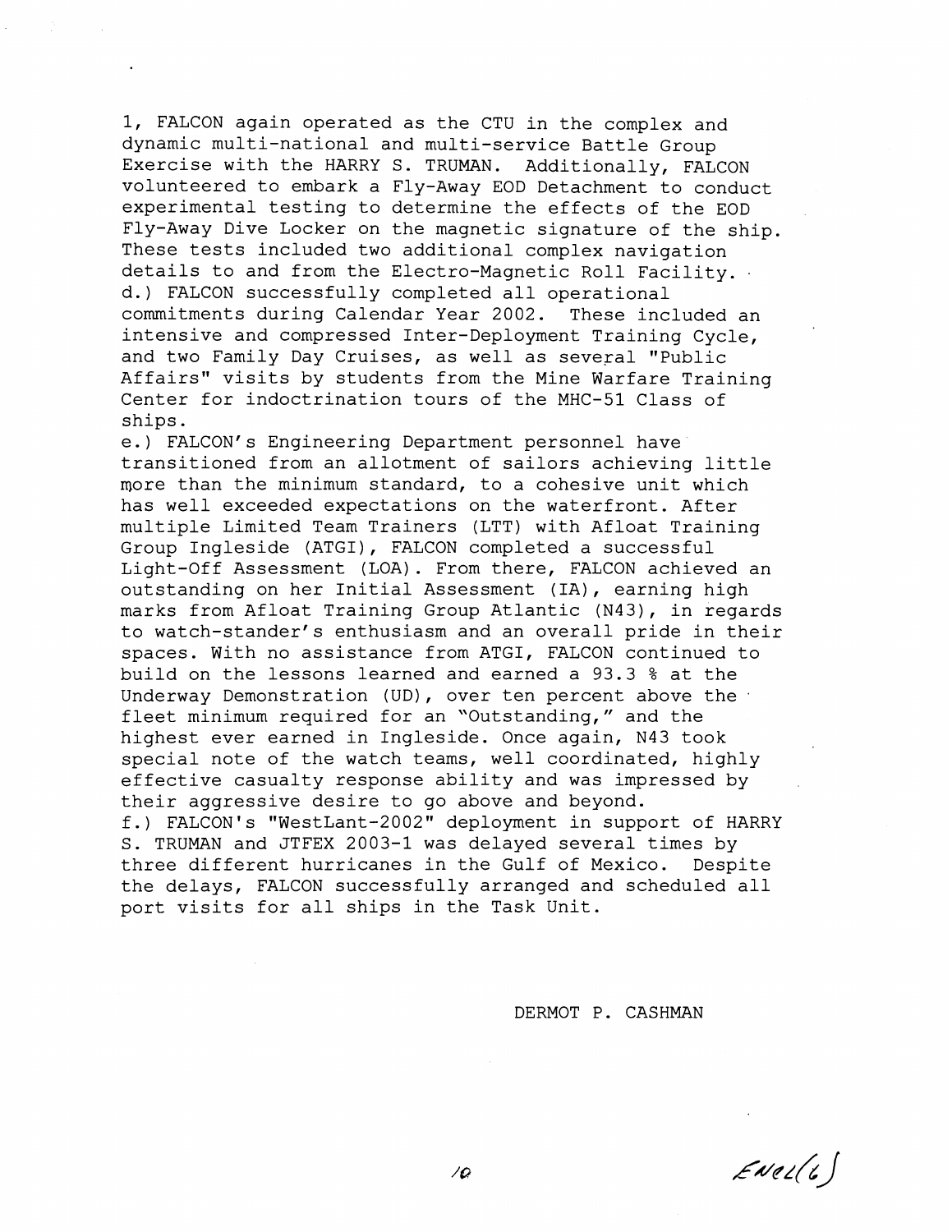From: Commanding Officer, uss FALCON (MHC-59) To: Commander, Mine Countermeasures Squadron ONE

Subj: THE ARLEIGH BURKE FLEET TROPHY

Ref: (a) COMNAVSURFORINST 3502.1, Surface Force Training Manual

1. The following information regarding notable achievements by USS FALCON during calendar year 2002 merit nomination for this award.

a.) FALCON has transitioned from M4 in all warfare areas, due to shipyard availability, to MI and M2 in all areas. FALCON has successfully flown the SLQ-48 Mine Neutralization Vehicle 800% more than Calendar Year 2001. FALCON has fully participated in every exercise available for an MHC during the past year including a highly complex assessment by Naval Board of Inspection and Survey.

b.) FALCON'S crew morale has been among the highest on the South Texas Navy waterfront which is demonstrated in achieving recognition on the CINCLANTFLT Retention Honor Roll twice this year as well as maintaining the ability to fly the Gold and Silver Warfare Excellence Pennants. Spearheaded by a willingness to "think out of the box" with regards to duty sections and watchstanding, FALCON has combined shipboard duty requirements with another MHC to allow for a pseudo Eight-Section Duty Rotation for the minimally manned crews of the Mine Warfare ships. FALCON participated in a CINCLANTFLT Hi-Visibility Port Visit to Beaumont, Texas in support of Beaumont Navy Days. During the port visit to Beaumont, FALCON participated in four major Community Relations Projects which included "Caps for Kids", maintenance of a Battered Women's Shelter, a Retirement Community and an Orphanage. Additionally, FALCON provided over 75 people with VIP Tours and hosted a formal dinner onboard honoring the Mayor of the City of Beaumont. FALCON was also invited to be the featured "guest" of a Corpus Christi Icerays Minor League Hockey game, in which the Commanding Officer was given the honor of dropping the first puck.

c.) FALCON successfully participated in three major exercises (RONEX-2002, GOMEX-2002 and JTFEX 2003-1). During RONEX-2002, FALCON flawlessly functioned as the CTU throughout the entire exercise, a role which had not been undertaken by FALCON in over two years. During JTFEX 2003-

 $Evel(6)$ 

 $\mu$